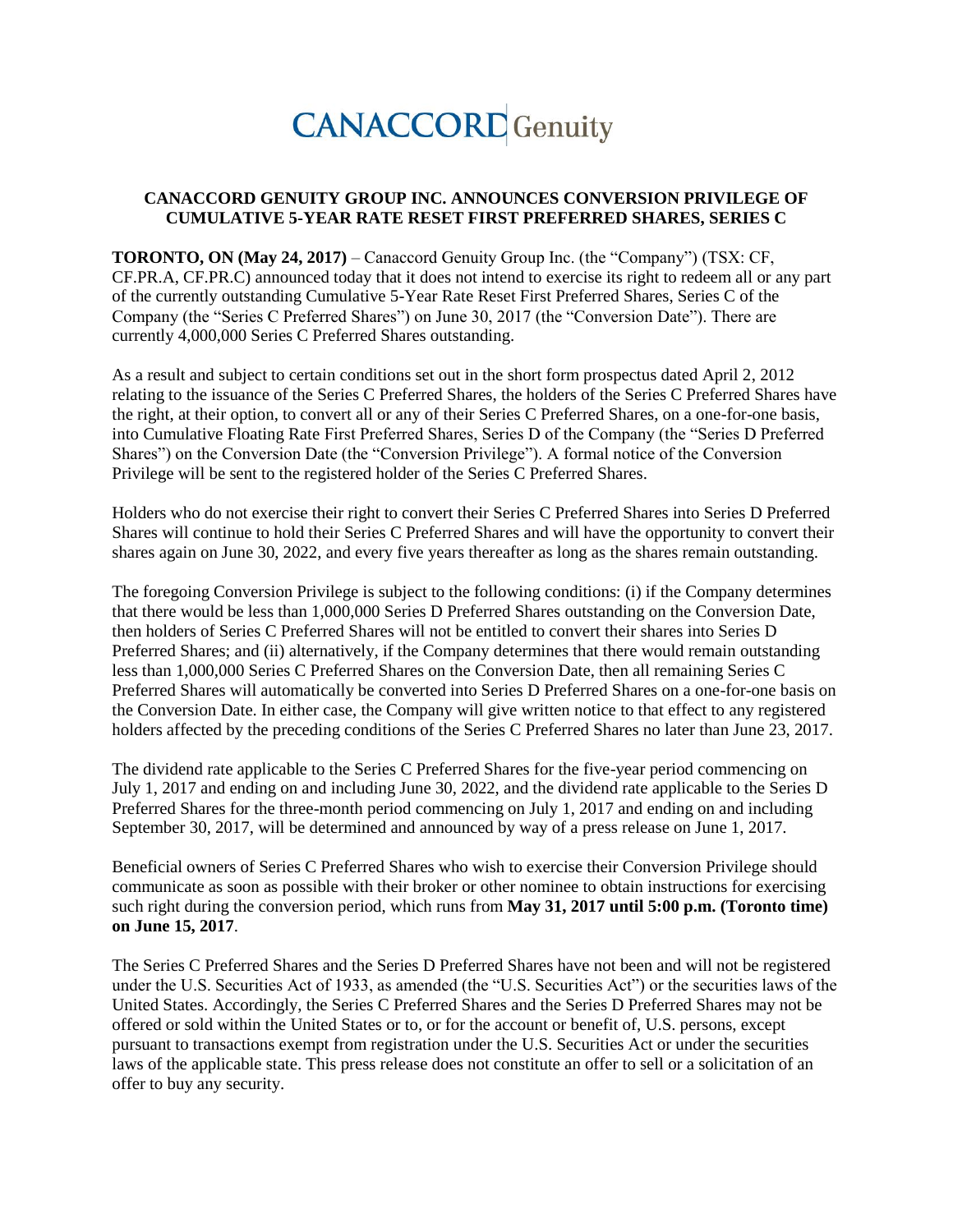### **CAUTION REGARDING FORWARD-LOOKING STATEMENTS:**

This press release may contain "forward-looking information" as defined under applicable securities laws ("forward-looking statements"). These forward-looking statements relate to future events or future performance and reflect management's expectations, beliefs, plans, estimates, intentions and similar statements concerning anticipated future events, results, circumstances, performance or expectations that are not historical facts, including business and economic conditions and Canaccord Genuity Group's growth, results of operations, performance and business prospects and opportunities. Specifically, this press release contains forward-looking statements with respect to the Company, the Series C Preferred Shares and the Series D Preferred Shares, including but not limited to future conversions, redemptions and dividends. Such forward-looking statements reflect management's current beliefs and are based on information currently available to management. In some cases, forward-looking statements can be identified by terminology such as "may", "will", "should", "expect", "plan", "anticipate", "believe", "estimate", "predict", "potential", "continue", "target", "intend", "could" or the negative of these terms or other comparable terminology. By their very nature, forward-looking statements involve inherent risks and uncertainties, both general and specific, and a number of factors could cause actual events or results to differ materially from the results discussed in the forward-looking statements. In evaluating these statements, readers should specifically consider various factors that may cause actual results to differ materially from any forward-looking statement. These factors include, but are not limited to, market and general economic conditions, the nature of the financial services industry and the risks and uncertainties discussed from time to time in the Company's interim condensed and annual consolidated financial statements, its annual report and its annual information form ("AIF") filed on www.sedar.com as well as the factors discussed in the sections entitled "Risk Management" and "Risk Factors" in the AIF, which include market, liquidity, credit, operational, legal and regulatory risks. Material factors or assumptions that were used by the Company to develop the forward-looking statements contained in this press release include, but are not limited to, those set out in the Fiscal 2017 Outlook section in the annual MD&A and those discussed from time to time in the Company's interim condensed and annual consolidated financial statements, its annual report and the AIF filed on www.sedar.com. The preceding list is not exhaustive of all possible risk factors that may influence actual results. Readers are cautioned that the preceding list of material factors or assumptions is not exhaustive.

Although the forward-looking statements contained in this press release are based upon what management believes are reasonable assumptions, there can be no assurance that actual results will be consistent with these forward-looking statements. The forward-looking statements contained in this press release are made as of the date of this press release and should not be relied upon as representing the Company's views as of any date subsequent to the date of this press release. Except as may be required by applicable law, the Company does not undertake, and specifically disclaims, any obligation to update or revise any forward-looking statements, whether as a result of new information, further developments or otherwise.

## **ABOUT CANACCORD GENUITY GROUP INC.:**

Through its principal subsidiaries, Canaccord Genuity Group Inc. (the "Company") is a leading independent, full-service financial services firm, with operations in two principal segments of the securities industry: wealth management and capital markets. Since its establishment in 1950, the Company has been driven by an unwavering commitment to building lasting client relationships. We achieve this by generating value for our individual, institutional and corporate clients through comprehensive investment solutions, brokerage services and investment banking services. The Company has offices in 10 countries worldwide, including Wealth Management offices located in Canada, the UK, Guernsey, Jersey, the Isle of Man and Australia. Canaccord Genuity, the international capital markets division, operates in Canada, the US, the UK, France, Ireland, Hong Kong, China, Australia and Dubai. To us there are no foreign markets. $^{TM}$